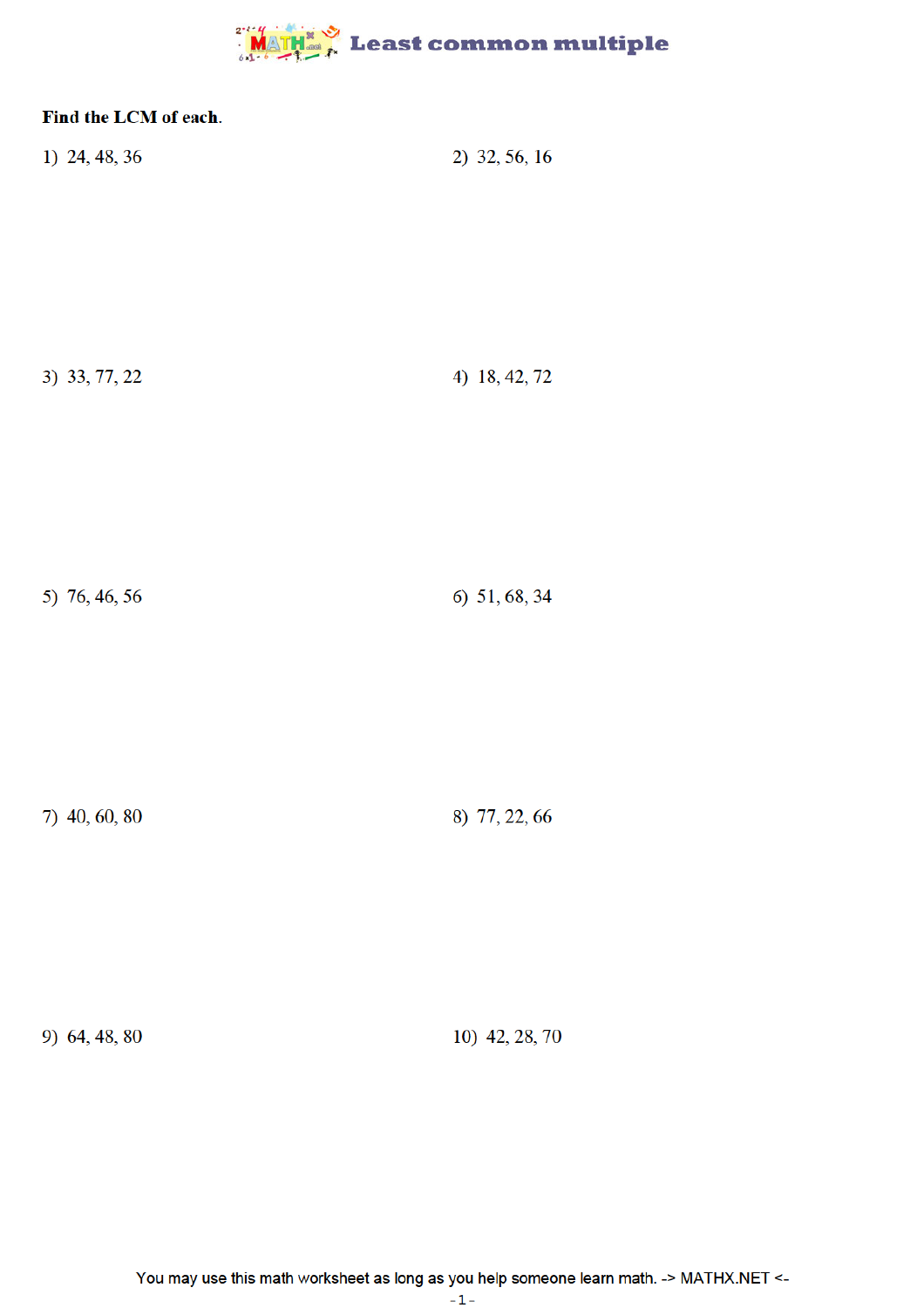| 13) 21, 45, 42 | 14) 57, 38, 76 |
|----------------|----------------|
|----------------|----------------|

15) 28, 56, 42 16) 36, 72, 27

17) 65, 26, 52 18) 72, 36, 39

19) 80, 72, 48 20) 50, 8, 12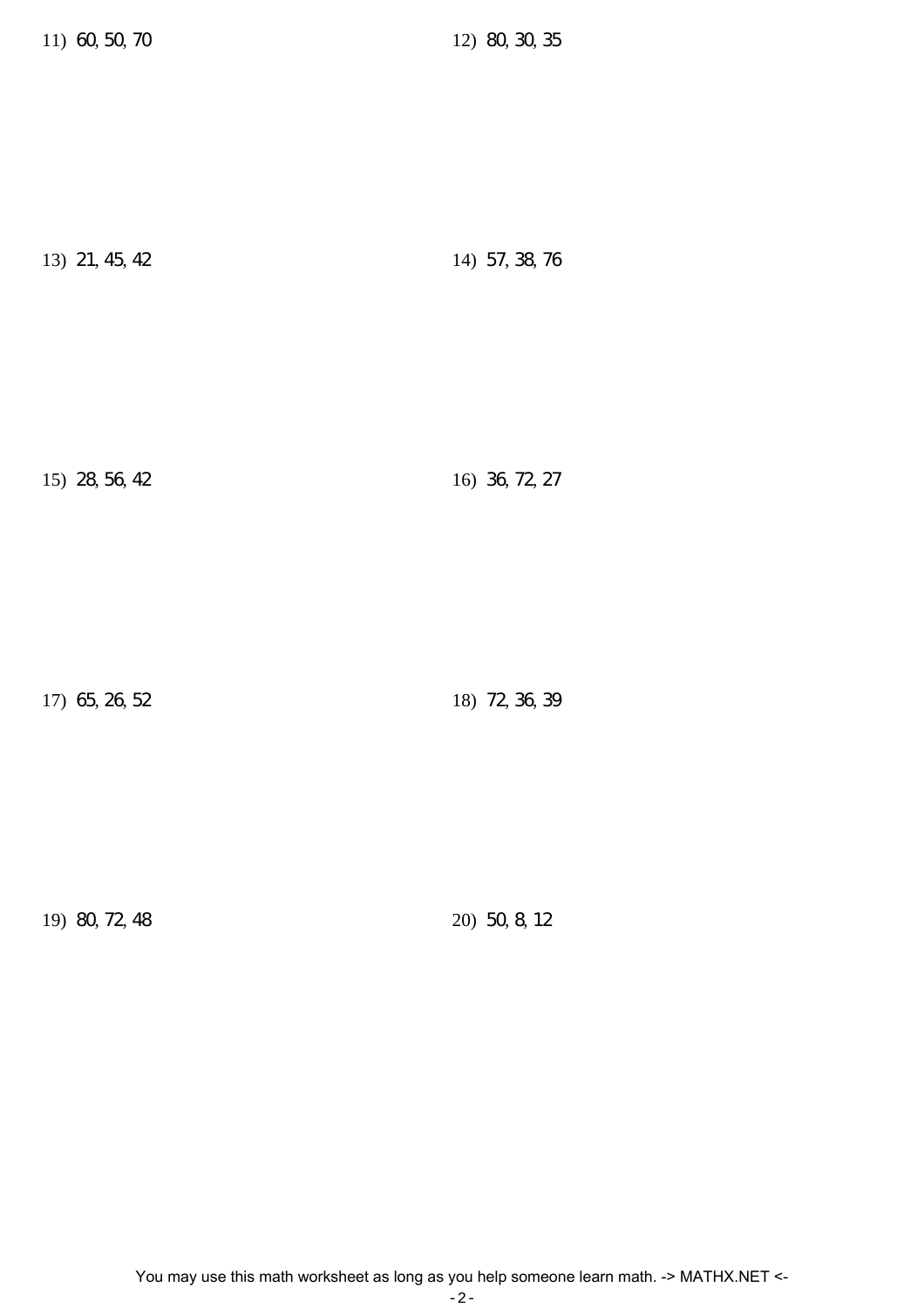23) 70, 63, 77 24) 34, 68, 60

25) 15, 40, 35 26) 66, 55, 44

27) 15, 50, 40 28) 80, 20, 70

29) 16, 24, 56 30) 42, 70, 56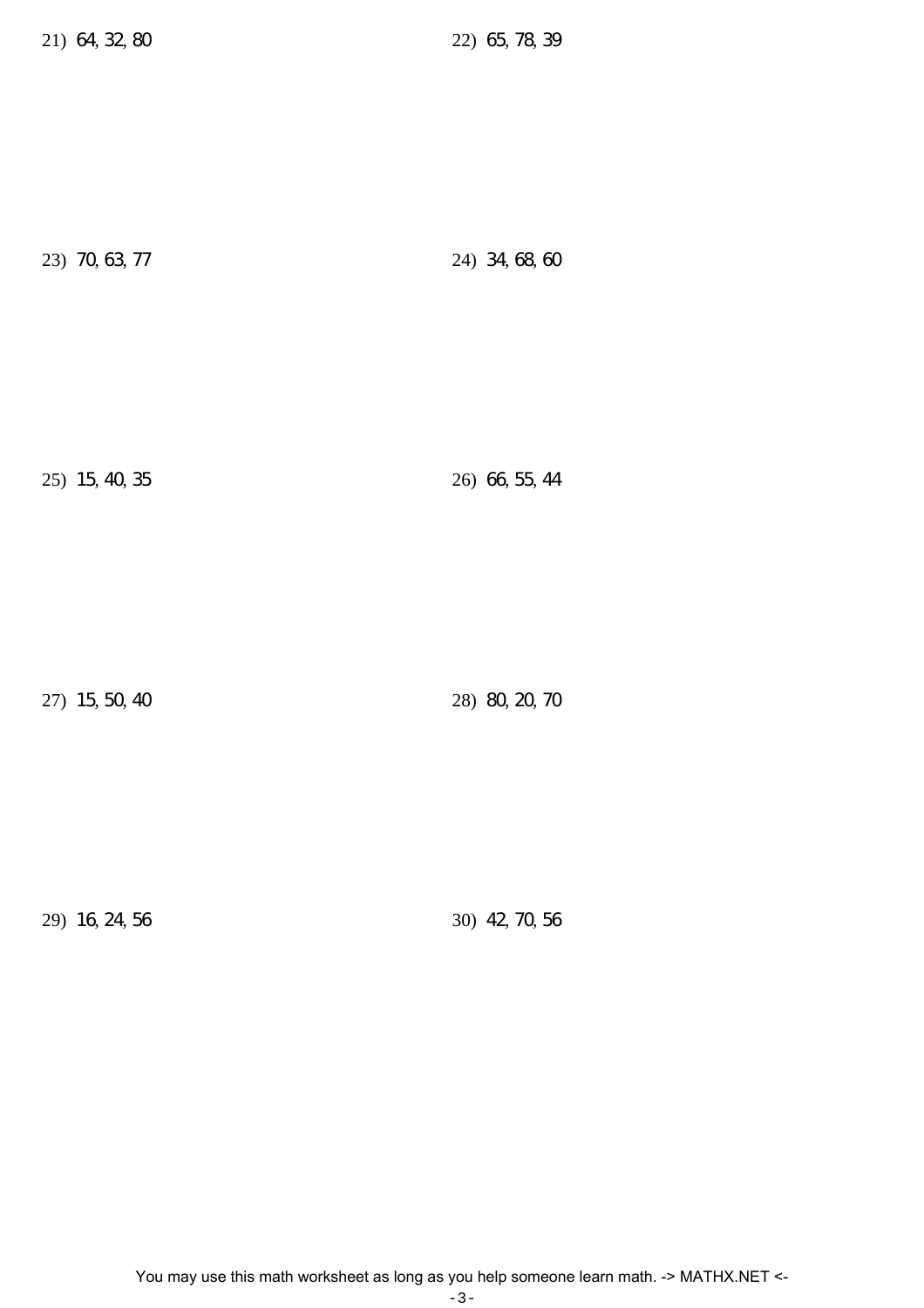| Find the LCM of each.  |                      |
|------------------------|----------------------|
| 1) 24, 48, 36          | 2) 32, 56, 16        |
| 144                    | 224                  |
|                        |                      |
|                        |                      |
|                        |                      |
| 3) 33, 77, 22          | 4) 18, 42, 72        |
| 462                    | 504                  |
|                        |                      |
|                        |                      |
|                        |                      |
|                        |                      |
| 5) 76, 46, 56<br>24472 | 6) 51, 68, 34<br>204 |
|                        |                      |
|                        |                      |
|                        |                      |
|                        |                      |
| 7) 40, 60, 80          | 8) 77, 22, 66        |
| 240                    | 462                  |
|                        |                      |
|                        |                      |
|                        |                      |
| 9) 64, 48, 80          | 10) 42, 28, 70       |
| 960                    | 420                  |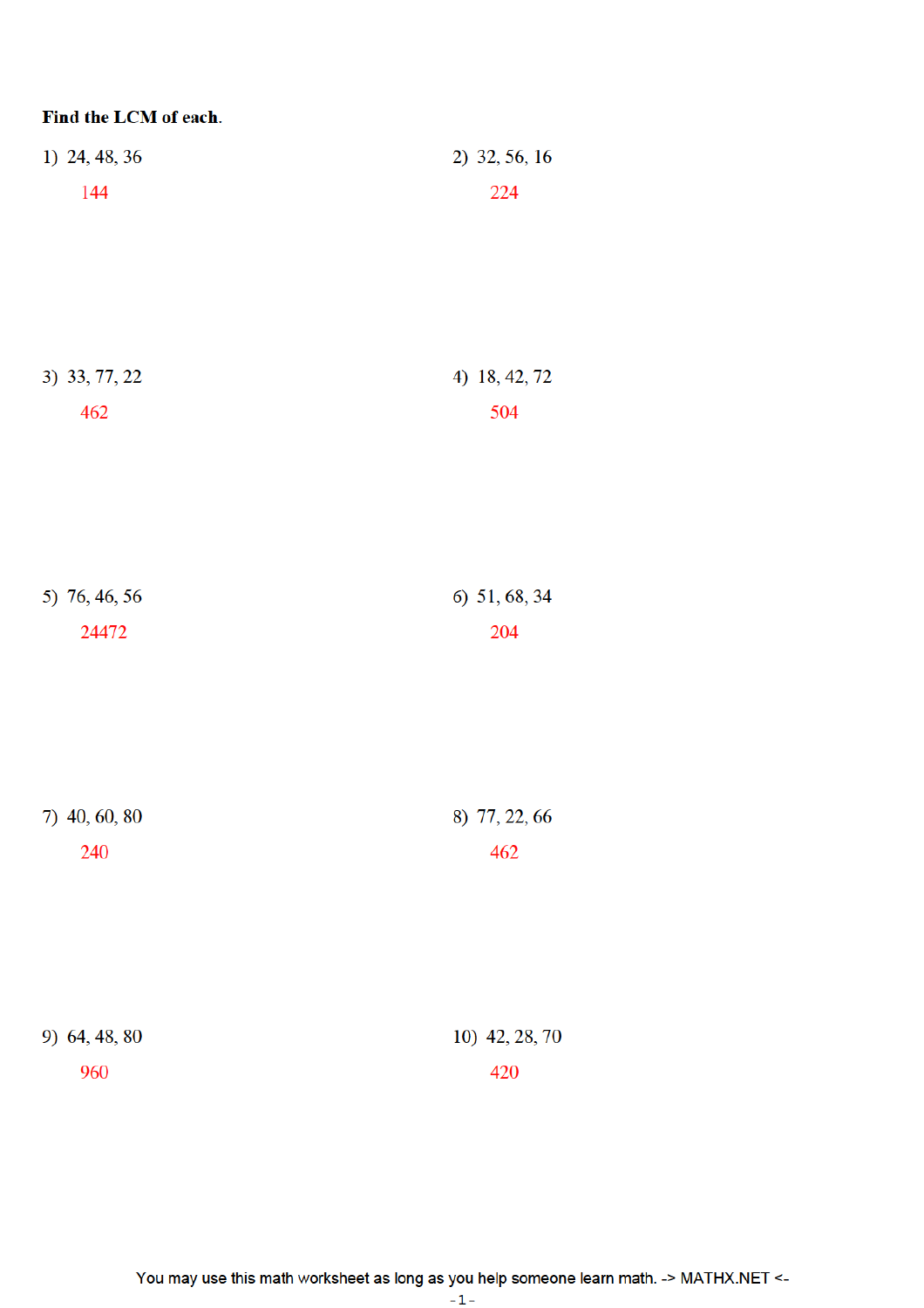| 11) 60, 50, 70 | 12) 80, 30, 35 |
|----------------|----------------|
| 2100           | 1680           |
| 13) 21, 45, 42 | 14) 57, 38, 76 |
| 630            | 228            |
| 15) 28, 56, 42 | 16) 36, 72, 27 |
| 168            | 216            |
| 17) 65, 26, 52 | 18) 72, 36, 39 |
| 260            | 936            |
| 19) 80, 72, 48 | 20) 50, 8, 12  |
| 720            | 600            |